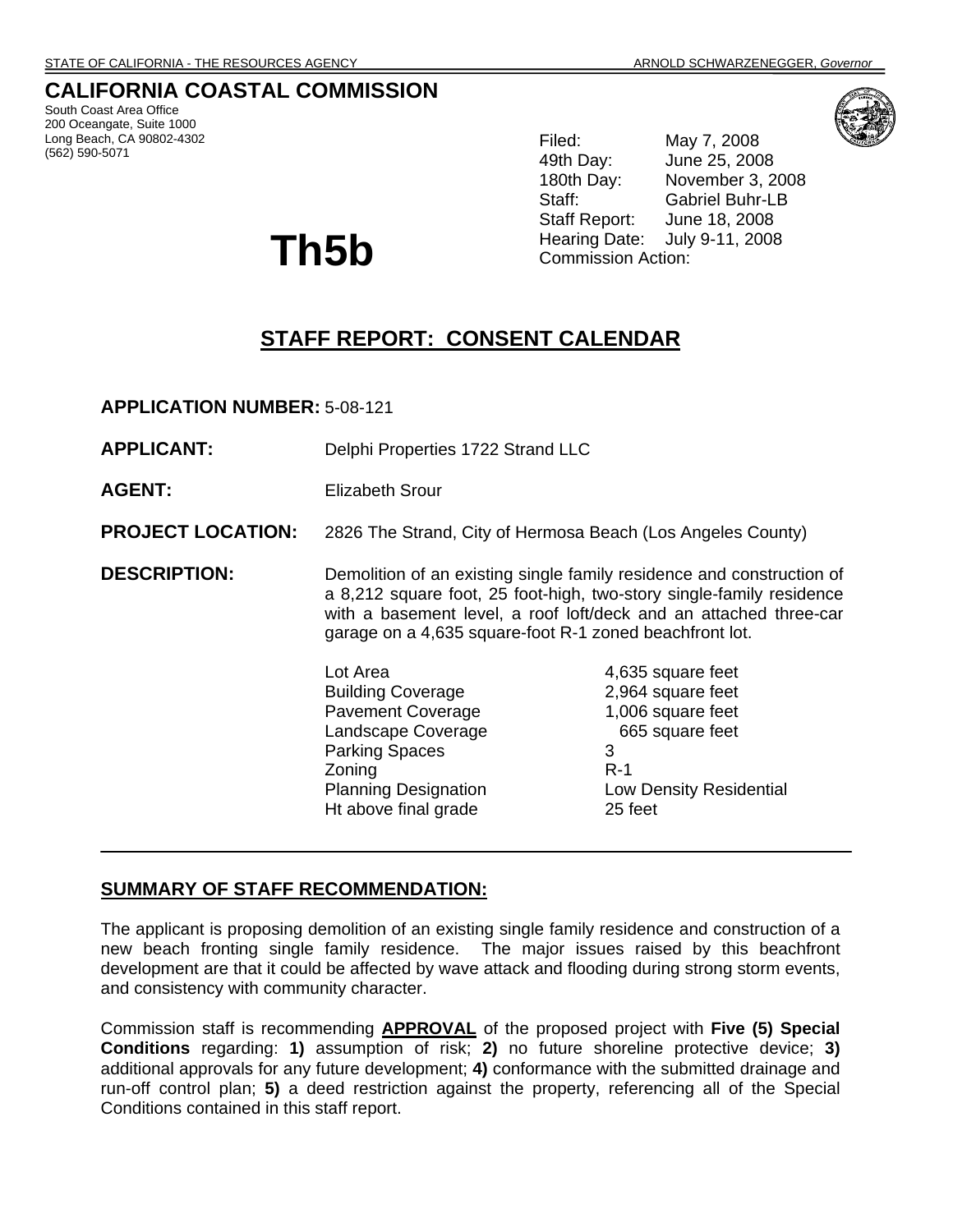### **SUBSTANTIVE FILE DOCUMENTS:**

- Wave Runup and Coastal Hazard Study, 2826 The Strand, Hermosa Beach, CA prepared by GeoSoils Inc. dated March 2008;
- Coastal Development Permits 5-02-201 (McSorely); 5-05-336 (Delphi Properties) and 5-06-191 (Toibb).

**LOCAL APPROVALS RECEIVED:** City of Hermosa Beach Approval-in-Concept dated April 29, 2008.

## **LIST OF EXHIBITS**

- 1. Location Map
- 2. Assessor's Parcel Map
- 3. Site Plan
- 4. Elevations

## **STAFF RECOMMENDATION:**

Staff recommends that the Commission adopt the following resolution to **APPROVE** the coastal development permit application:

**MOTION**: *I move that the Commission approve coastal development permit applications included on the consent calendar in accordance with the staff recommendations.* 

Staff recommends a **YES** vote. Passage of this motion will result in approval of all permits included on the consent calendar. An affirmative vote of a majority of the Commissioners present is needed to pass the motion.

### **RESOLUTION:**

## **I. APPROVAL WITH CONDITIONS**

The Commission hereby **APPROVES** a coastal development permit for the proposed development and adopts the findings set forth below on grounds that the development as conditioned will be in conformity with the policies of Chapter 3 of the Coastal Act and will not prejudice the ability of the local government having jurisdiction over the area to prepare a Local Coastal Program conforming to the provisions of Chapter 3. Approval of the permit complies with the California Environmental Quality Act because either 1) feasible mitigation measures and/or alternatives have been incorporated to substantially lessen any significant adverse effects of the development on the environment, or 2) there are no further feasible mitigation measures or alternatives that would substantially lessen any significant adverse impacts of the development on the environment.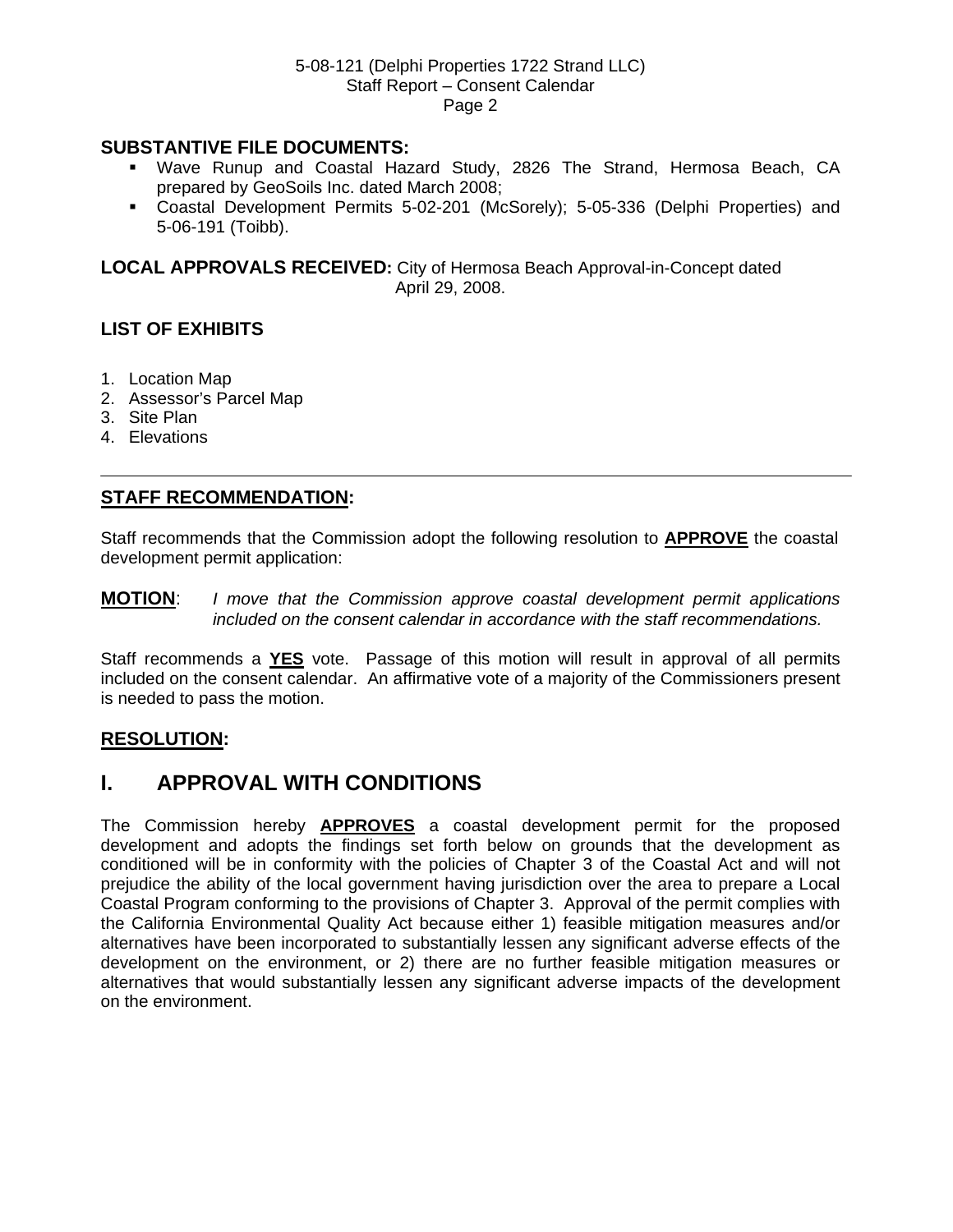## **II. STANDARD CONDITIONS:**

- 1. Notice of Receipt and Acknowledgment. The permit is not valid and development shall not commence until a copy of the permit, signed by the permittee or authorized agent, acknowledging receipt of the permit and acceptance of the terms and conditions, is returned to the Commission office.
- 2. Expiration. If development has not commenced, the permit will expire two years from the date this permit is reported to the Commission. Development shall be pursued in a diligent manner and completed in a reasonable period of time. Application for extension of the permit must be made prior to the expiration date.
- 3. Interpretation. Any questions of intent or interpretation of any condition will be resolved by the Executive Director or the Commission.
- 4. Assignment. The permit may be assigned to any qualified person, provided assignee files with the Commission an affidavit accepting all terms and conditions of the permit.
- 5. Terms and Conditions Run with the Land. These terms and conditions shall be perpetual, and it is the intention of the Commission and the permittee to bind all future owners and possessors of the subject property to the terms and conditions.

## **III. SPECIAL CONDITIONS**

### **1. Assumption of Risk, Waiver of Liability and Indemnity**

A. By acceptance of this permit, the applicant acknowledges and agrees (i) that the site may be subject to hazards from flooding and wave uprush; (ii) to assume the risks to the applicant and the property that is the subject of this permit of injury and damage from such hazards in connection with this permitted development; (iii) to unconditionally waive any claim of damage or liability against the Commission, its officers, agents, and employees for injury or damage from such hazards; and (iv) to indemnify and hold harmless the Commission, its officers, agents, and employees with respect to the Commission's approval of the project against any and all liability, claims, demands, damages, costs (including costs and fees incurred in defense of such claims), expenses, and amounts paid in settlement arising from any injury or damage due to such hazards.

## **2. No Future Shoreline Protective Device**

A. By acceptance of this Permit, the applicant agrees, on behalf of itself and all successors and assigns, that no bluff or shoreline protective device(s) shall ever be constructed to protect the development approved pursuant to Coastal Development Permit No. 5-08-121 including, but not limited to, the residences, garages, foundations, and any other future improvements in the event that the development is threatened with damage or destruction from waves, erosion, storm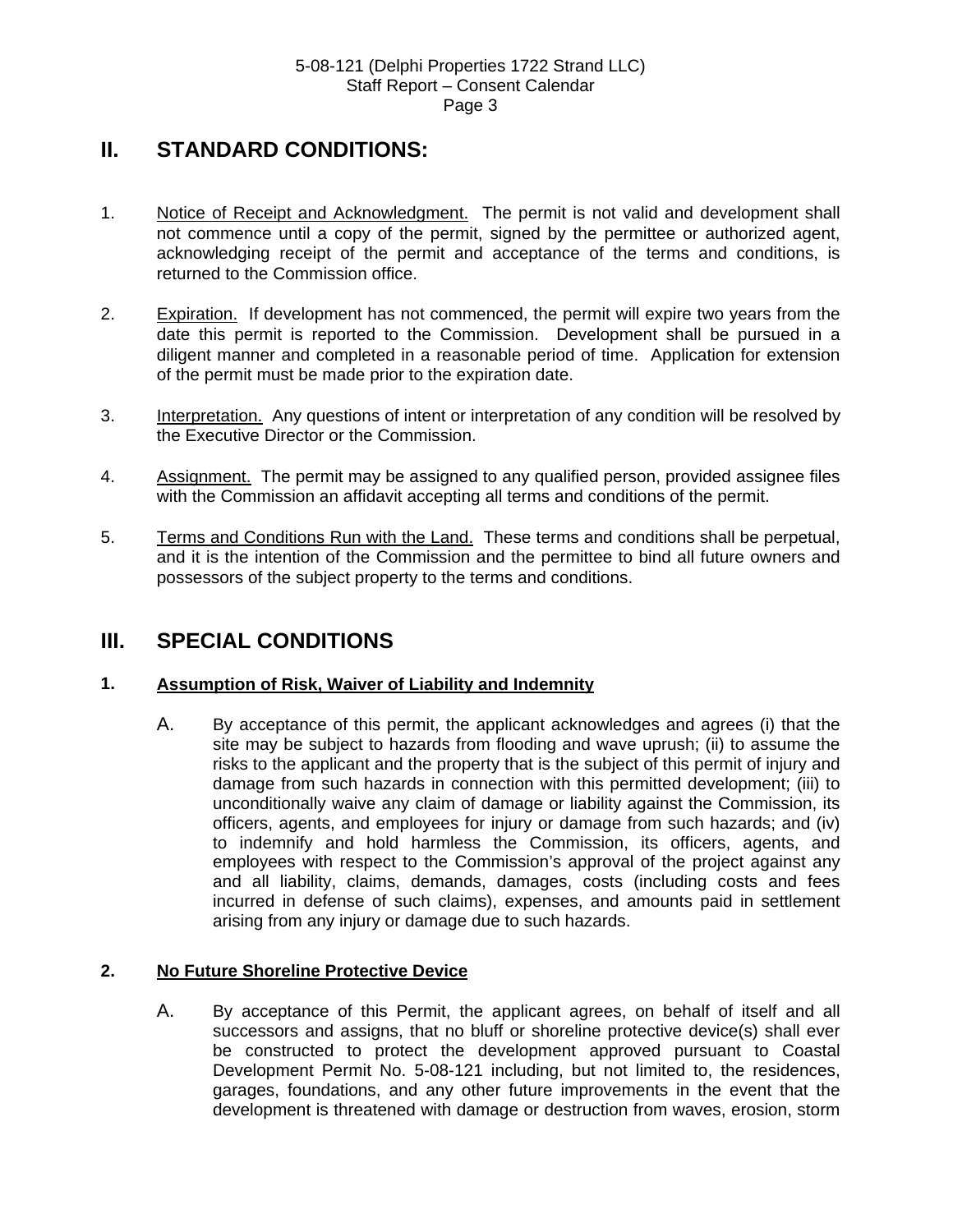conditions, bluff retreat, landslides, or other natural hazards in the future. By acceptance of this Permit, the applicant hereby waives, on behalf of itself (or himself or herself, as applicable) and all successors and assigns, any rights to construct such devices that may exist under Public Resources Code Section 30235.

B. By acceptance of this Permit, the applicant further agrees, on behalf of itself and all successors and assigns, that the landowner shall remove the development authorized by this Permit, including the residences, garages, foundations, and any other future improvements if any government agency has ordered that the structures are not to be occupied due to any of the hazards identified above. In the event that portions of the development fall to the beach before they are removed, the landowner shall remove all recoverable debris associated with the development from the beach and ocean and lawfully dispose of the material in an approved disposal site. Such removal shall require a coastal development permit.

## **3. Future Development**

A. This permit is only for the development described in coastal development permit No. 5-08-121. Pursuant to Title 14 California Code of Regulations section 13250(b)(6), the exemptions otherwise provided in Public Resources Code section 30610(b) shall not apply to the development governed by the coastal development permit No. 5-08-121. Accordingly, any future improvements to the structure authorized by this permit, shall require an amendment to Permit No. 5-08-121 from the Commission or shall require an additional coastal development permit from the Commission or from the applicable certified local government.

### **4. Drainage and Run-Off Control Plan**

- A. **PRIOR TO ISSUANCE OF THE COASTAL DEVELOPMENT PERMIT**, the applicant shall submit for the review and approval of the Executive Director, a revised drainage plan showing roof drainage and runoff from all impervious areas directed to vegetated/landscaped areas wherever possible. Additional surface run-off should be directed to an infiltration basin system with attached sump pump for overflow removal to the public storm drain system.
- B. Vegetated landscaped areas shall only consist of native plants or non-native drought tolerant plants, which are non-invasive. No plant species listed as problematic and/or invasive by the California Native Plant Society [\(http://www.CNPS.org/](http://www.cnps.org/)), the California Invasive Plant Council [\(http://www.cal](http://www.cal-ipc.org/)[ipc.org/\)](http://www.cal-ipc.org/), or as may be identified from time to time by the State of California shall be employed or allowed to naturalize or persist on the site. No plant species listed as a 'noxious weed' by the State of California or the U.S. Federal Government shall be utilized within the property.
- C. The permittee shall undertake development in accordance with the approved final plans. Any proposed changes to the approved plan shall be reported to the Executive Director. No changes to the approved plan shall occur without a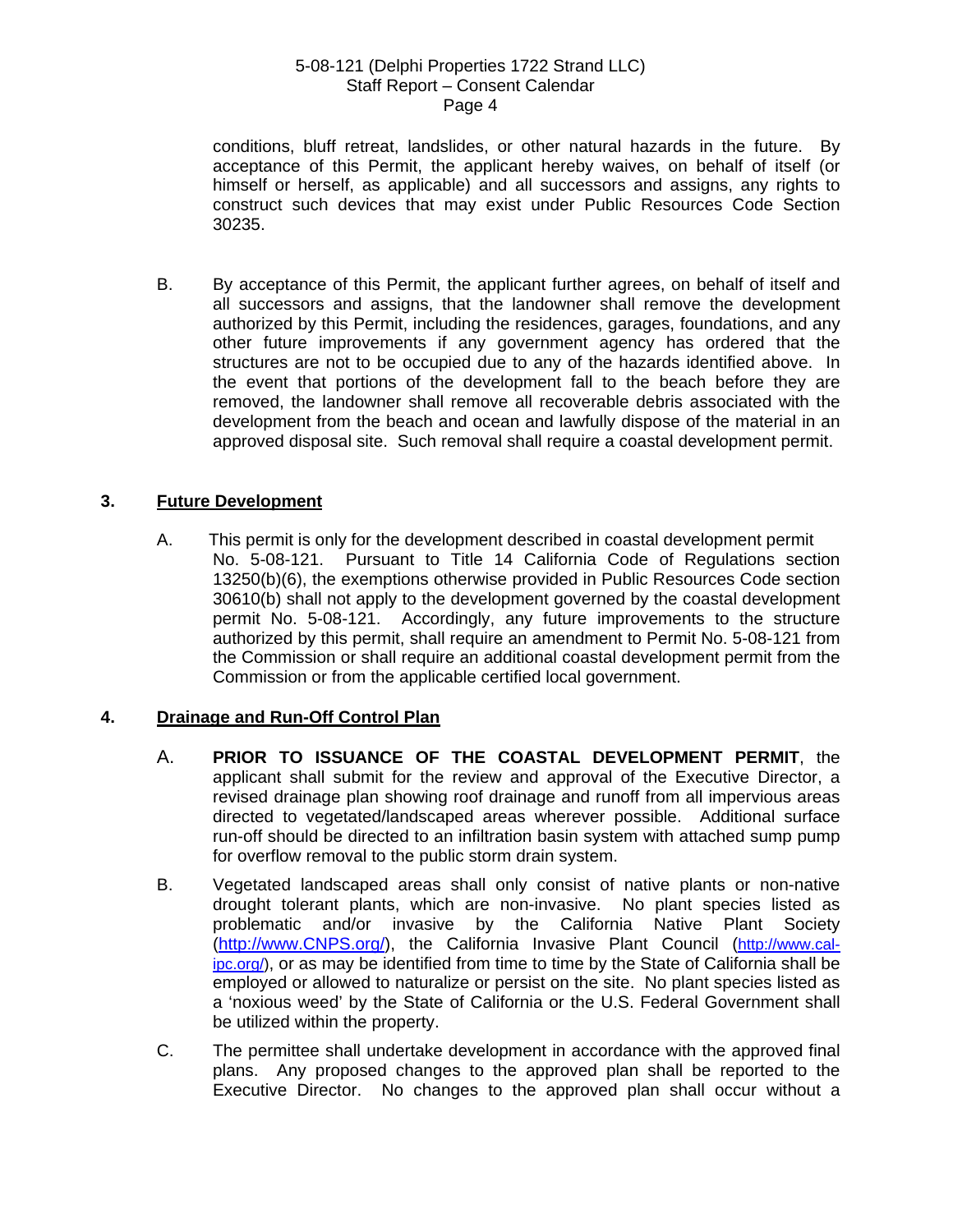Commission amendment to this coastal development permit unless the Executive Director determines that no amendment is required.

### **5. Deed Restriction**

A. **PRIOR TO ISSUANCE OF THE COASTAL DEVELOPMENT PERMIT**, the applicant shall submit to the Executive Director for review and approval documentation demonstrating that the landowner has executed and recorded against the parcel(s) governed by this permit a deed restriction, in a form and content acceptable to the Executive Director: (1) indicating that, pursuant to this permit, the California Coastal Commission has authorized development on the subject property, subject to terms and conditions that restrict the use and enjoyment of that property; and (2) imposing the Special Conditions of this permit as covenants, conditions and restrictions on the use and enjoyment of the Property. The deed restriction shall include a legal description of the entire parcel or parcels governed by this permit. The deed restriction shall also indicate that, in the event of an extinguishment or termination of the deed restriction for any reason, the terms and conditions of this permit shall continue to restrict the use and enjoyment of the subject property so long as either this permit or the development it authorizes, or any part, modification, or amendment thereof, remains in existence on or with respect to the subject property.

## **IV. FINDINGS AND DECLARATIONS:**

The Commission hereby finds and declares:

### **A. Project Description and Location**

The subject site is located at 2826 The Strand, within the City of Hermosa Beach, Los Angeles County (Exhibit #1). The site is a relatively level beachfront lot located between the first public road and the sea. This 4,635 square foot lot is located on the inland side of The Strand, an improved public right-of way that separates the residential development from the public beach (Exhibit #2). The Strand is used by both residents and visitors for recreational purposes (walking, jogging, biking, etc.) and to access the shoreline. It extends for approximately 4 miles, from  $45<sup>th</sup>$ Street (the border between El Segundo and Manhattan Beach) to Herondo Street (the border between Hermosa Beach and Redondo Beach). The proposed project is located within an existing urban residential area, located approximately ¾ mile north of the Hermosa Beach Pier. There is an approximately 350-foot wide sandy beach between the subject property and the mean high tide line. Vertical public access to this beach is available to pedestrians via public right-of-way at the western end of  $30<sup>th</sup>$  Place, which is approximately 300 feet to the north, and at the western end of  $26<sup>th</sup>$  Street located south of the subject site (Exhibit #2).

The applicant is proposing demolition of an existing single family residence and construction of a new 8,212 square-foot, 25 foot-high, two-story single-family residence with a basement level and roof loft/deck. On-site parking for the proposed single family residence will be provided with a 646 square-foot, attached three-car garage, with vehicular access from Hermosa Avenue (Exhibits #3 & #4). The applicant proposes to construct the residence on a 4,635 square-foot, R-1 zoned lot in Hermosa Beach.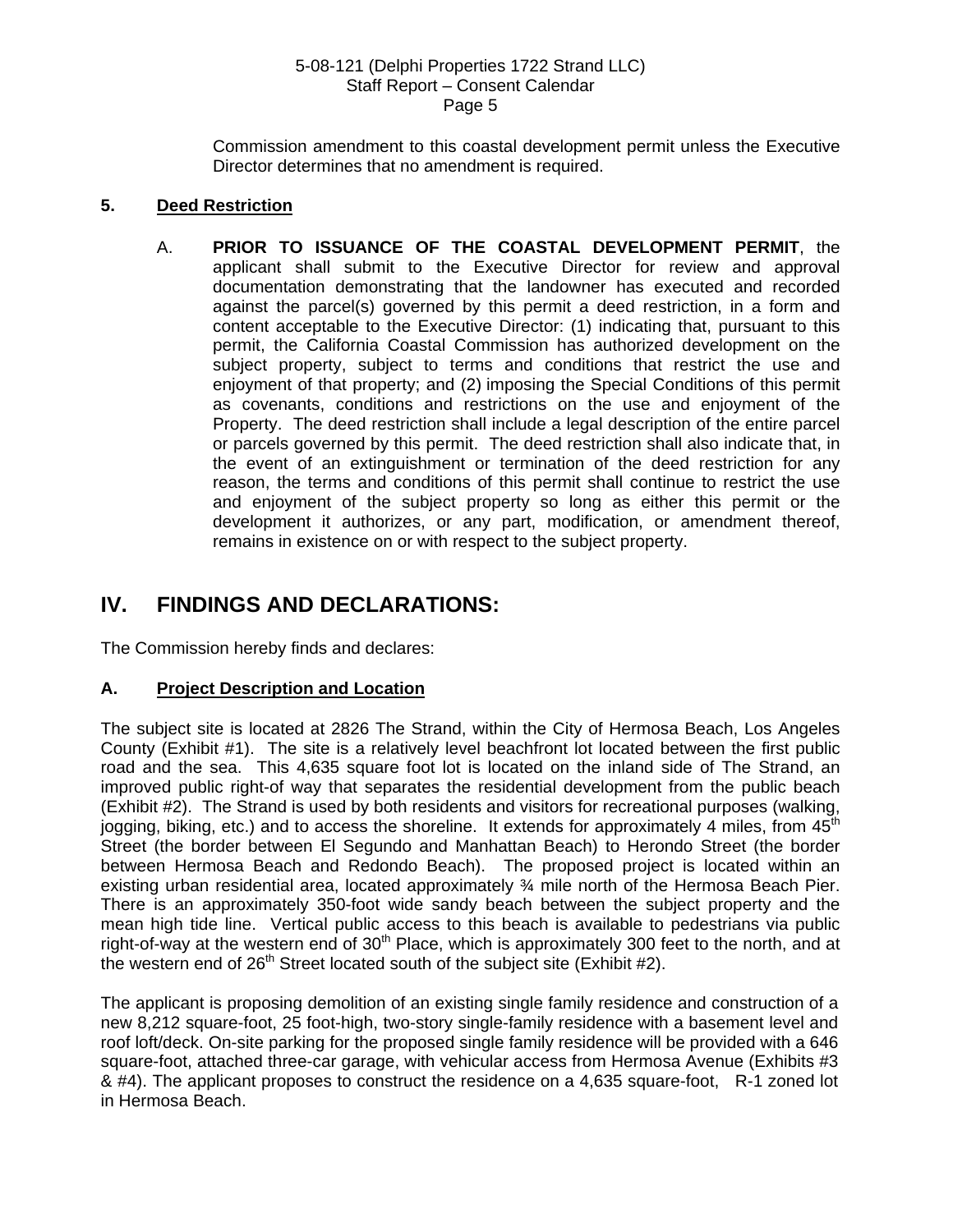The City has reviewed the proposed project and found it consistent with local zoning requirements, as evidenced by their Approval-In-Concept, dated April 29, 2008. The proposed project conforms to the certified LUP 25-foot height limit for R-1 zoned, low density residential, and conforms to the setback limits for front, rear and side yards. The required front yard setback is equal to at least 5 feet and the rear yard setback is no less than 3 feet. The required side yard setback is 10 percent of lot width and no greater than 5 feet. For the residence, the applicant proposes a 10 foot front yard setback (lot depth is approximately 106 feet), a 3 foot rear yard setback and a 3'11" foot side yard setback (lot width is approximately 38 feet). The large size of this single family residence is not unique to this Hermosa Beach community; within the block north of the proposed structure exist residences of 5,931 square feet, 6,000 square feet, 8,884 square feet and 9,884 square feet. Grading for the proposed project would consist of 934 cubic yards of cut to accommodate the basement level of the residence. Exported material will be disposed of at an inland commercial dump site in Redondo Beach located outside of the Coastal Zone.

## **B. Hazards**

Development adjacent to the ocean is inherently hazardous. Development which may require a protective device in the future cannot be allowed due to the adverse impacts such devices have upon, among other things, public access, visual resources and shoreline processes. The applicant provided a Coastal Hazard and Wave Runup Study for the subject property, as is consistently required by the Commission for shoreline development in southern Los Angeles County and Orange County. The Wave Runup Study was prepared by GeoSoils and is dated March 2008. The analysis describes the subject beach as a stable beach and concludes that the proposed development exists landward of the storm wave uprush limit therefore not requiring any seawall or other shoreline protective device.

To minimize the project's impact on shoreline processes, and to minimize risks to life and property, the development has been conditioned to: require an appropriate set-back from the water; require a drainage and runoff control plan to direct, treat, and minimize the flow of water offsite; prohibit construction of protective devices (such as a seawall) in the future; and to require that the landowner and any successor-in-interest assume the risk of undertaking the development. As conditioned, the Commission finds that the development conforms to the requirements of Sections 30235 and 30253 of the Coastal Act regarding the siting of development in hazardous locations.

### **C. Community Character/Visual Quality**

The development is located within an existing developed area and is compatible with the character and scale of the surrounding area. However, the proposed project raises concerns that future development of the project site potentially may result in a development which is not consistent with the Chapter 3 policies of the Coastal Act. To assure that future development is consistent with the Chapter 3 policies of the Coastal Act, the Commission finds that a future improvements special condition be imposed. As conditioned the development conforms with Chapter 3 policies of the Coastal Act.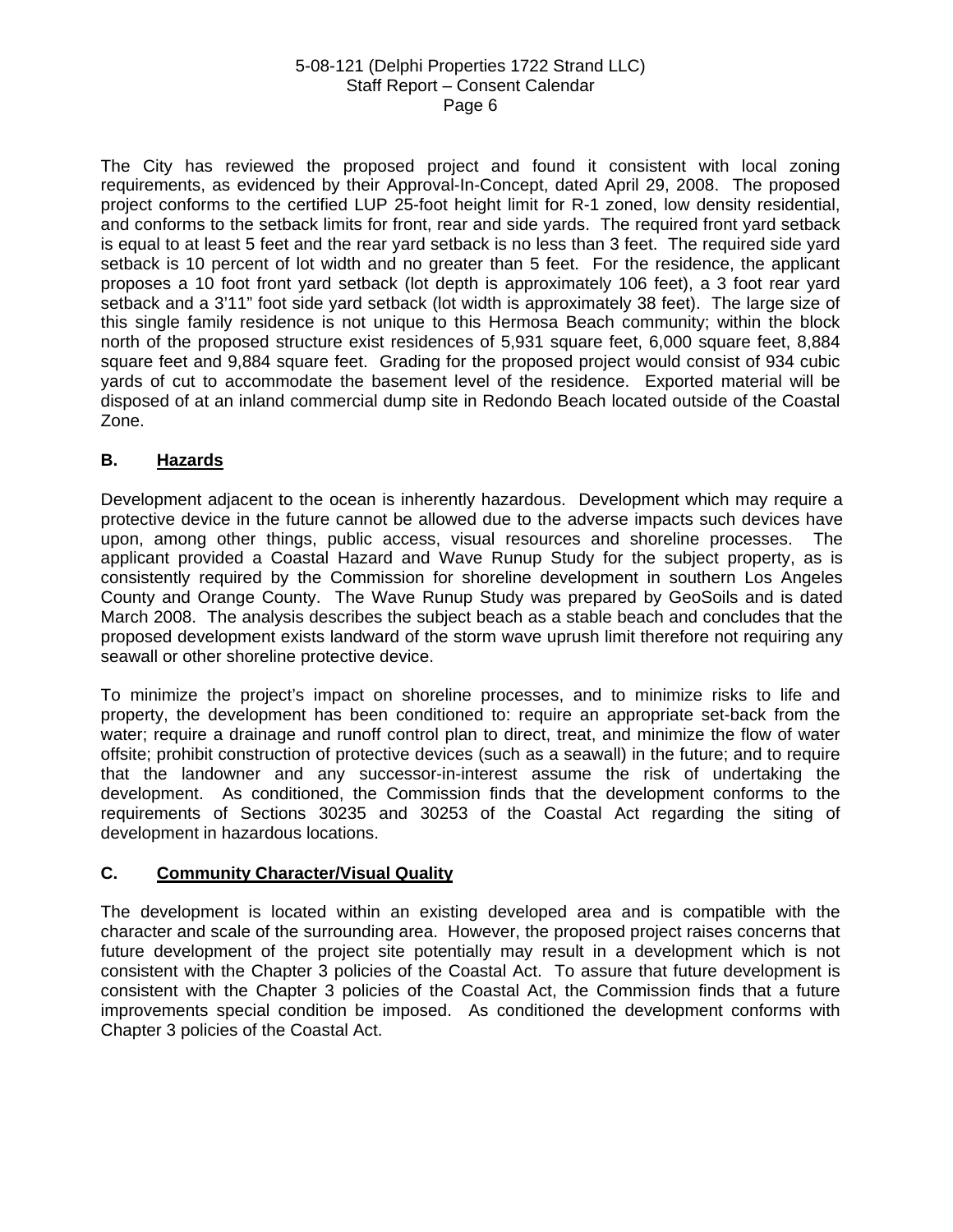#### **D. Public Access/Parking**

As conditioned, the proposed development will not have any new adverse impact on public access to the coast or to nearby recreational facilities. Thus, as conditioned, the proposed development conforms with Sections 30210 through 30214, Sections 30220 through 30224, and 30252 of the Coastal Act.

#### **E. Water Quality**

The proposed development has a potential for a discharge of polluted runoff from the project site into coastal waters. The development, as proposed and as conditioned, incorporates design features to minimize the effect of construction and post-construction activities on the marine environment.

The applicant has included a drainage plan as part of the proposed project, consisting of rooftop and surface drainage directed to public storm drains primarily located on The Strand, seaward of the property. Due to the large amount of impervious surfaces (86% of the subject site) associated with the proposed project, it is important to encourage on-site filtration wherever possible. **Special Condition #4** addresses this concern by requiring submittal of a revised drainage plan showing roof drainage and runoff from all impervious areas directed to vegetated/landscaped areas wherever possible. Additional surface run-off should be directed to an infiltration basin system with attached sump pump for overflow removal to the public storm drain system. Any vegetated landscaped areas located on site shall only consist of native plants or non-native drought tolerant plants, which are non-invasive.

The placement of vegetation that is considered to be invasive which could supplant native vegetation should not be allowed. Invasive plants have the potential to overcome native plants and spread quickly. Invasive plants are generally those identified by the California Invasive Plant Council (<http://www.cal-ipc.org/>) and California Native Plant Society ([http://www.CNPS.org/](http://www.cnps.org/)) in their publications.

Furthermore, any plants in the landscaping plan should be drought tolerant to minimize the use of water. The term drought tolerant is equivalent to the terms 'low water use' and 'ultra low water use' as defined and used by "A Guide to Estimating Irrigation Water Needs of Landscape Plantings in California" prepared by University of California Cooperative Extension and the California Department of Water Resources dated August 2000 available at [http://www.owue.water.ca.gov/landscape/pubs/pubs.cfm.](http://www.owue.water.ca.gov/landscape/pubs/pubs.cfm)

Therefore, the Commission finds that the proposed development, as conditioned, conforms with Sections 30230 and 30231 of the Coastal Act regarding the protection of water quality to promote the biological productivity of coastal waters and to protect human health.

#### **F. Deed Restriction**

To ensure that any prospective future owners of the property are made aware of the applicability of the conditions of this permit, the Commission imposes one additional condition requiring that the property owner record a deed restriction against the property, referencing all of the above Special Conditions of this permit and imposing them as covenants, conditions and restrictions on the use and enjoyment of the Property. Thus, as conditioned, this permit ensures that any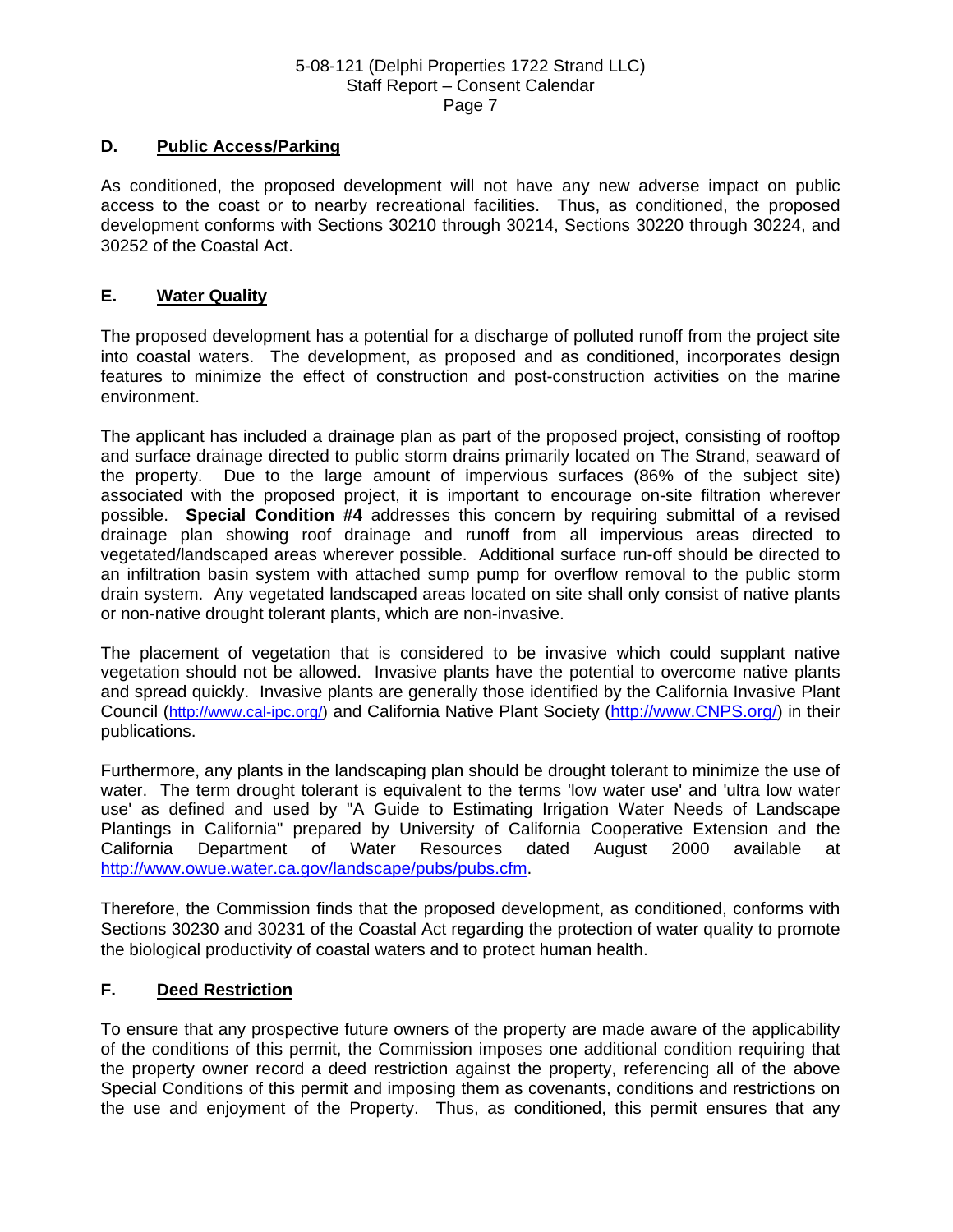prospective future owner will receive actual notice of the restrictions and/or obligations imposed on the use and enjoyment of the land in connection with the authorized development, including the risks of the development and/or hazards to which the site is subject, and the Commission's immunity from liability.

## **G. Local Coastal Program**

Coastal Act section 30604(a) states that, prior to certification of a local coastal program ("LCP"), a coastal development permit can only be issued upon a finding that the proposed development is in conformity with Chapter 3 of the Act and that the permitted development will not prejudice the ability of the local government to prepare an LCP that is in conformity with Chapter 3.

The Commission conditionally certified the City of Hermosa Beach Land Use Plan on August 19, 1981. The Land Use Plan (LUP) was effectively certified with suggested modifications on April 21, 1982. The modifications were accepted and the LUP is certified. The City submitted a final draft of its zoning and implementation ordinances (LIP) and a revision to their LUP in 2000. The amendment and Implementation ordinance was scheduled for public hearing and Commission action at the October 8, 2001 meeting, but the City withdrew. Therefore, these have not been certified and the standard of review for development in Hermosa Beach is still the Coastal Act.

As conditioned, the proposed development is consistent with Chapter 3 of the Coastal Act and with the certified Land Use Plan for the area. Approval of the project, as conditioned, will not prejudice the ability of the local government to prepare an LCP that is in conformity with the provisions of Chapter 3 of the Coastal Act.

### **H. California Environmental Quality Act**

Section 13096 of the Commission's regulations requires Commission approval of Coastal Development Permit applications to be supported by a finding showing the application, as conditioned by any conditions of approval, to be consistent with any applicable requirements of the California Environmental Quality Act (CEQA). Section 21080.5(d)(2)(A) of CEQA prohibits a proposed development from being approved if there are feasible alternatives or feasible mitigation measures available which would substantially lessen any significant adverse effect which the activity may have on the environment.

As conditioned, there are no feasible alternatives or additional feasible mitigation measures available that would substantially lessen any significant adverse effect that the activity may have on the environment. Therefore, the Commission finds that the proposed project, as conditioned to mitigate the identified impacts, is the least environmentally damaging feasible alternative and can be found consistent with the requirements of the Coastal Act to conform to CEQA.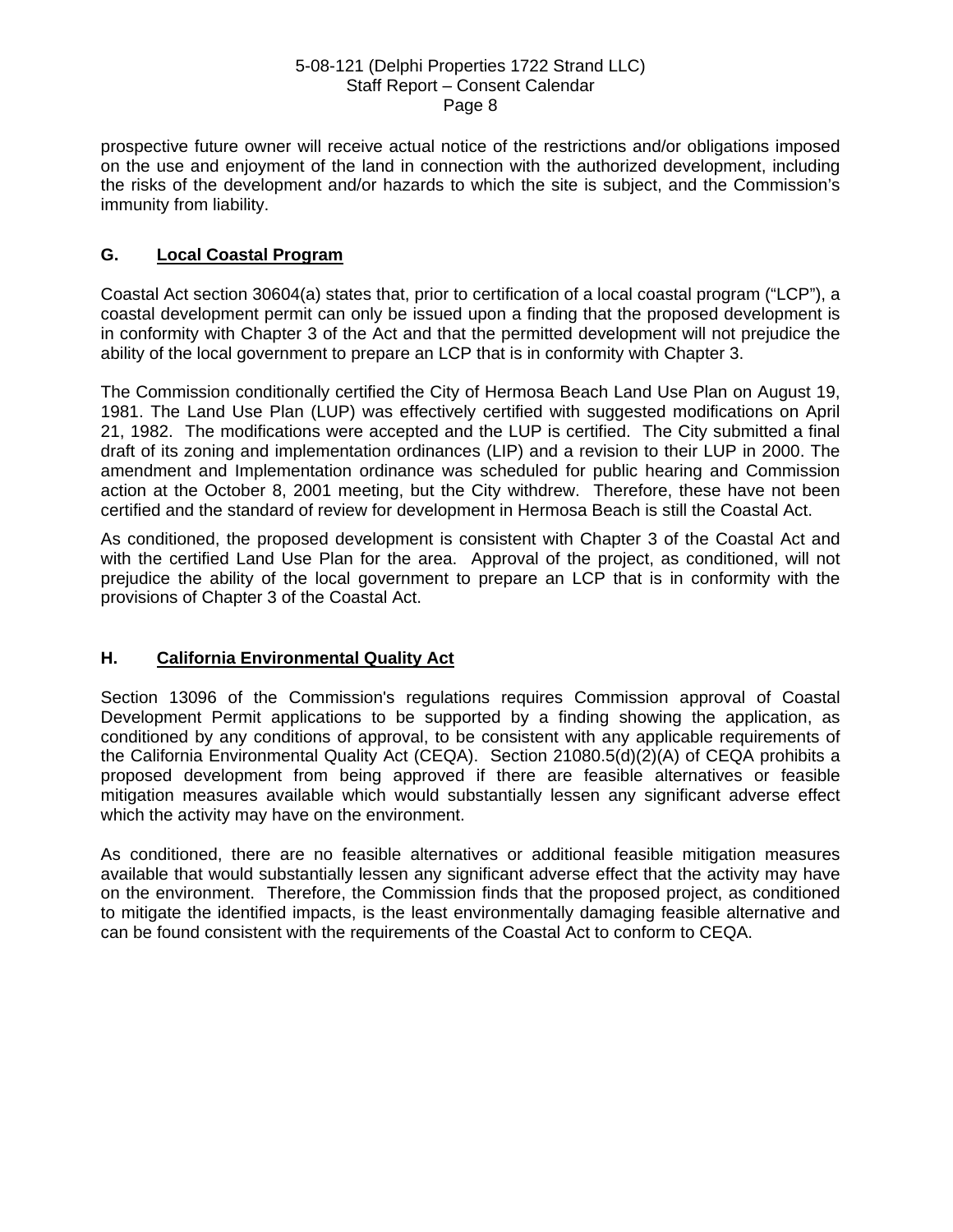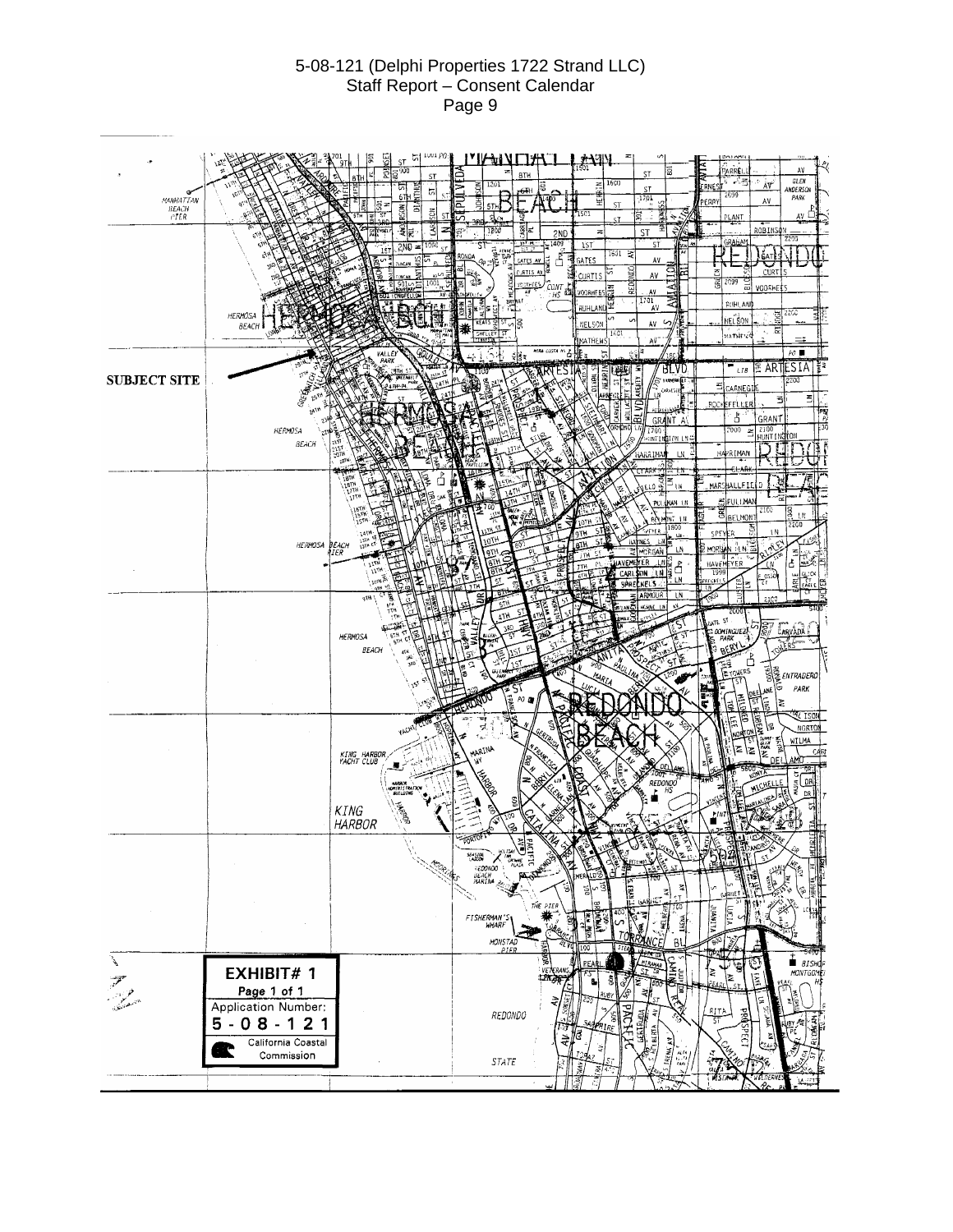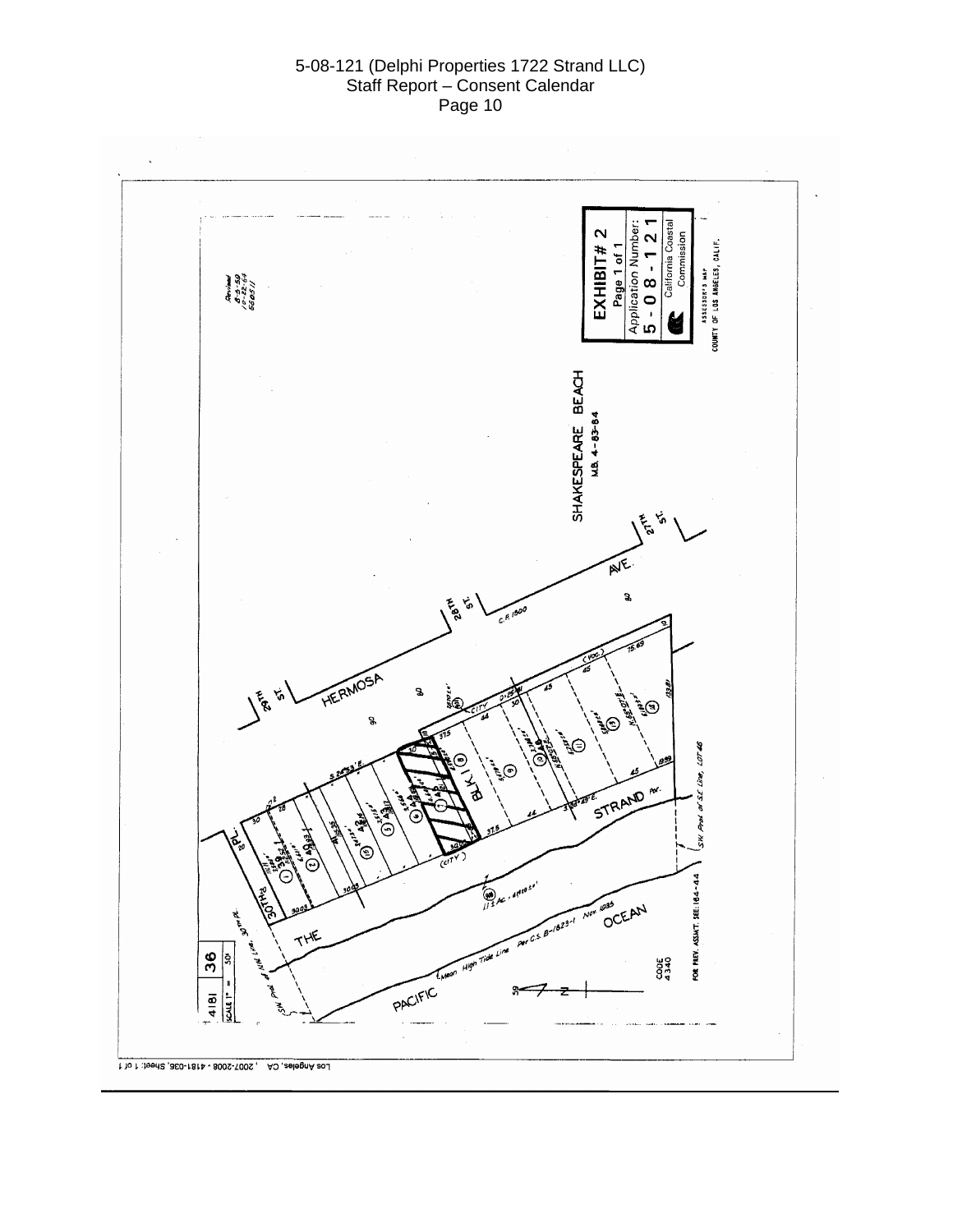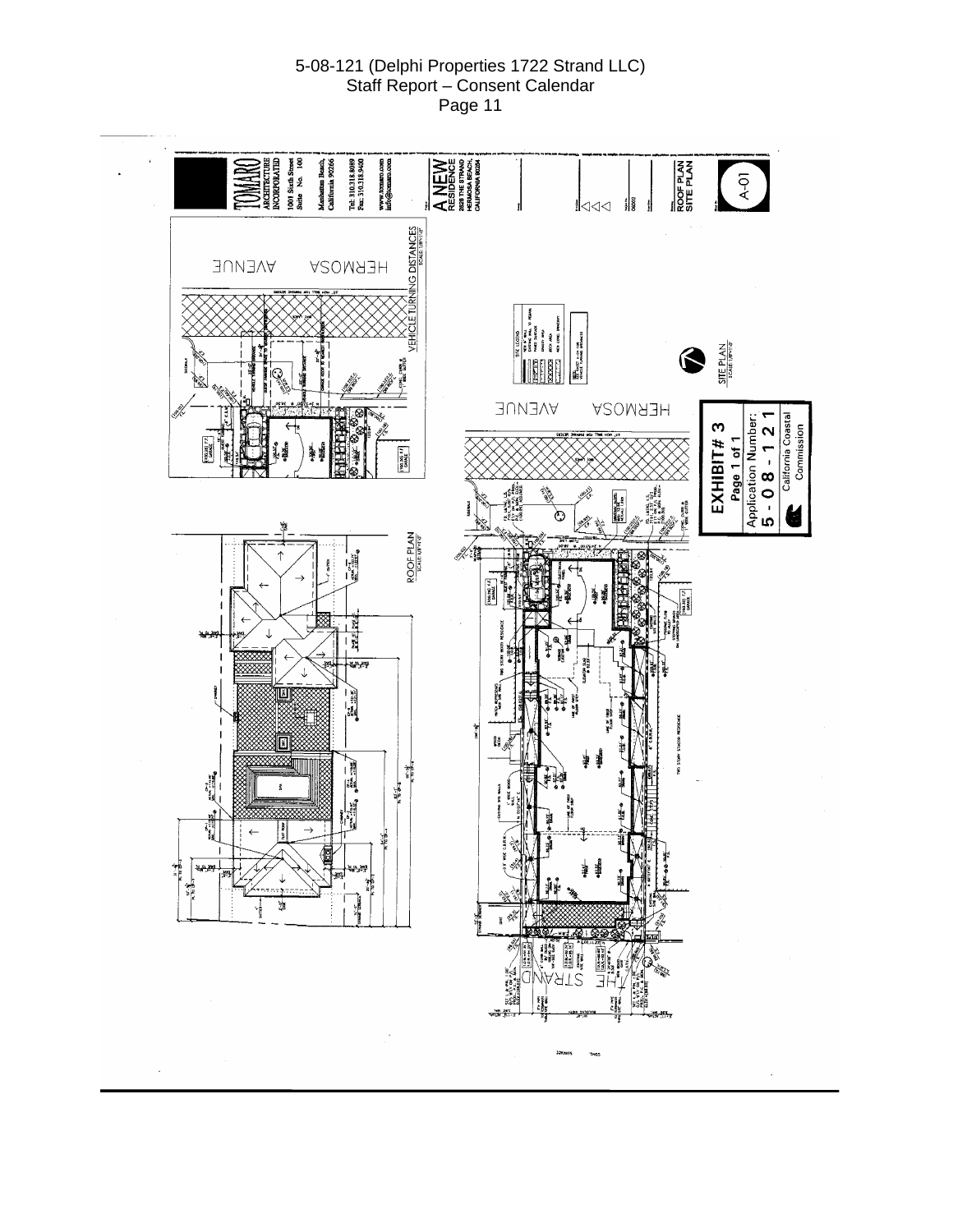